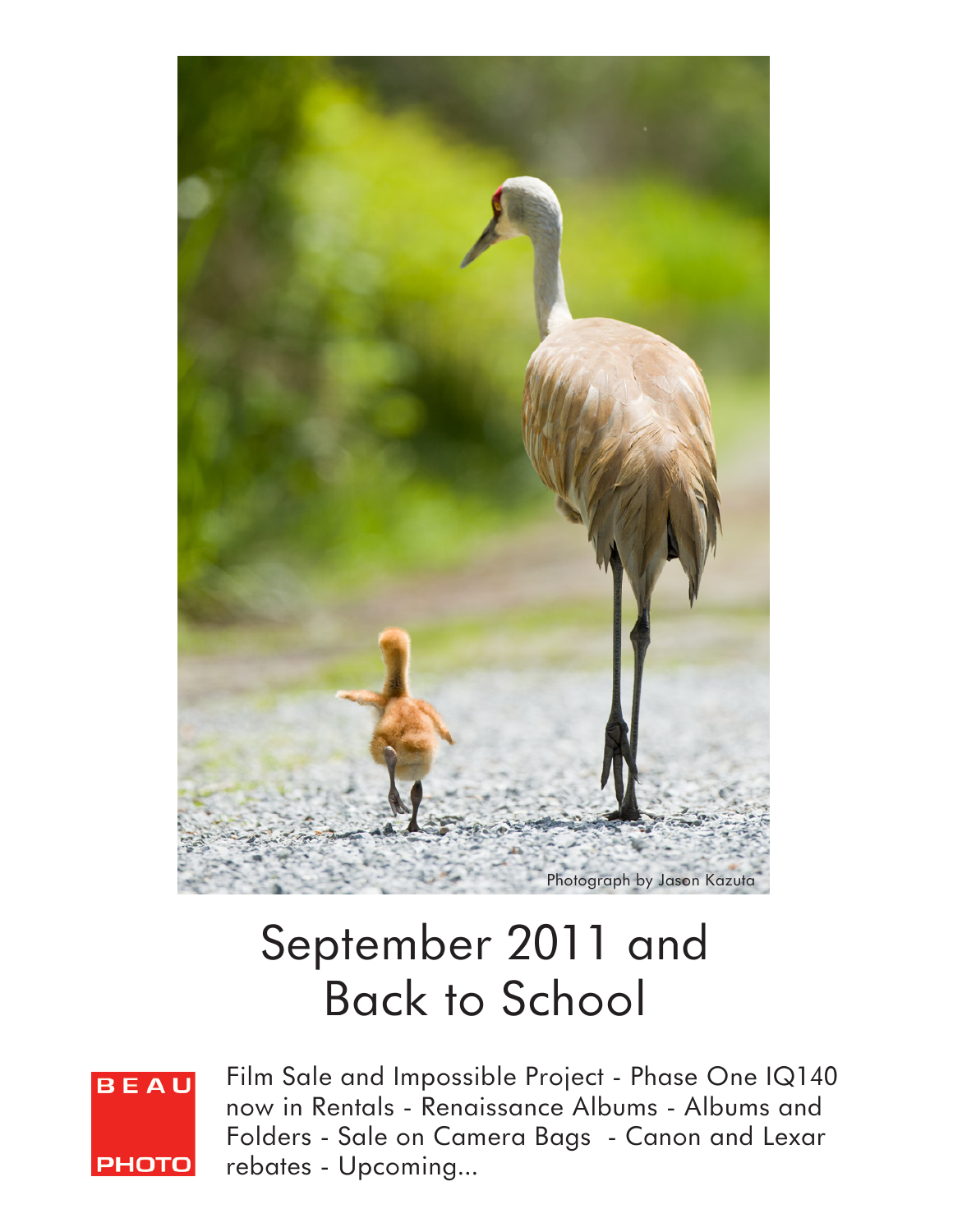## September 2011

## Film Dept. Arseni K.

 Beau Photo welcomes Arseni to the film department while Dennis is away recuperating. He is getting the department into shape for the back to school rush. He loves analog photography and would be happy to answer any questions you have about film and paper.

 Here is what we have on sale in time for the school year.

### **SALE! Fuji FP-100C45 4x5" Instant Film - Buy 2 packs, get 1 free!**

Fujifilm Canada has announced to us that they are **DISCONTINUING** production of FP-100C45, the last instant color pack film available for 4x5" cameras. To mark this we are having a buy two, get one free sale. Get yours while quantities last!

### **SALE! Ilford HP5+ Twin Packs -**

Get two rolls of HP5+ 35mm film for the price of one! Ask for our twin packs while quantities last.

### **NEW IN STOCK - IMPOSSIBLE PROJECT ACCESSORIES & FILM**

#### **NEW Impossible Frog Tongue -**

 The Impossible Frog Tongue is a newly designed device that easily attaches to all box-type Polaroid 600 and SX 70 cameras and automatically shields Impossible instant pictures from light as they eject from the camera. This nifty device greatly improves the results you can achieve with the current Impossible instant films.



#### **NEW Impossible PX Shade -**

 The Impossible PX Shade was developed for use with folding Polaroid SLR (folding SX 70 or SLR 680) cameras to immediately and easily protect your Impossible images upon ejection from the camera. No more having to stuff your images in a dark box once they eject or having dodgy development!

#### **NEW PX 70 Color Shade PUSH! -**

The PX 70 Color Shade PUSH! is a greatly improved film that takes the next step from the First Flush Edition into the ongoing development of a colorful future. PUSH! is probably the most experimental and exciting color film to insert into your Polaroid SX 70 camera. Squeeze out its colours, indulge in fairylike and dreamy results and experience the most poetic and subtle colour experiments ever. Selling in packs of 3 now!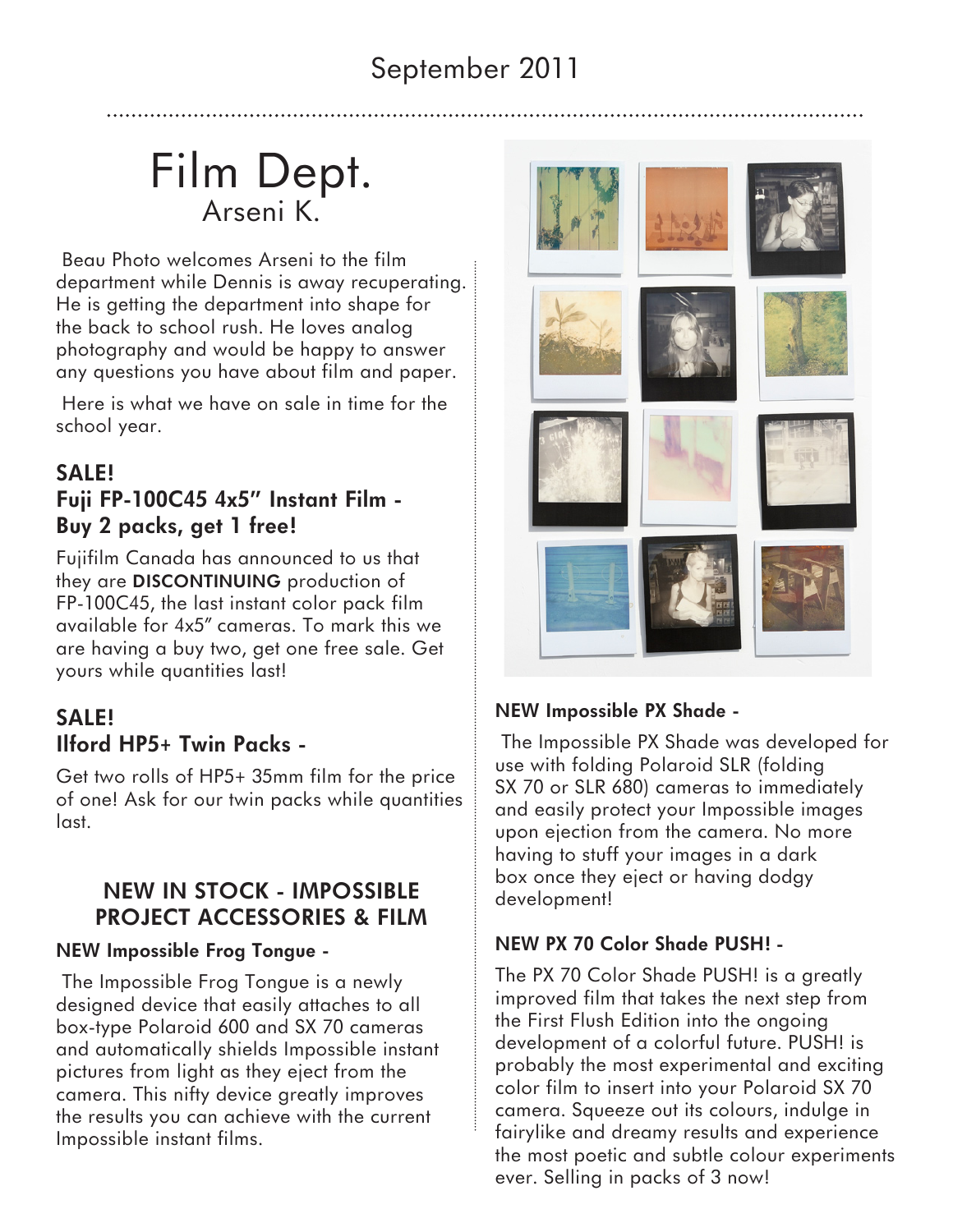# Rental News Jason K.

# **Phase One IQ140 and Panasonic Leica lenses**

## **NEW in Rentals!**

We have some exciting new additions to the rental equipment pool this month!

## **Panasonic Leica DG Summilux 25mm f1.4**

 We have just received a shipment of the new Panasonic Leica DG Summilux 25mm f1.4 lenses for the micro 4/3 camera system. I have taken one of these exquisite lenses for the rental department and it is available immediately for rent. \$25/day

## **Phase one IQ140 Kit Introductory Special**

 For the month of September, rent a 40 megapixel Phase One IQ140 medium format digital camera kit (includes an 80mm f2.8 lens) and get an additional lens rental free! This is a great opportunity to experience

the unparalleled image quality that medium format digital cameras are known for. With 40 megapixels, you can capture images with stunning quality, minute detail reproduction and a smooth tonal range.



 The Phase One IQ140 features a high resolution, multi-touch LCD display that lets you quickly zoom, pan and browse through images, and it is easy to navigate between different menus and features. With a 12.5 stop dynamic range, one can reproduce scenes containing extreme tonal differences with less shooting.

\$650/day with your choice of one of the following lenses:

- 28mm f4.5
- 45mm f2.8
- 120mm f4 Macro (manual focus)
- $-150$ mm  $f$ 2.8
- $-75$ mm $-150$ mm $f4.5$

\* Adequate insurance or damage deposit required.

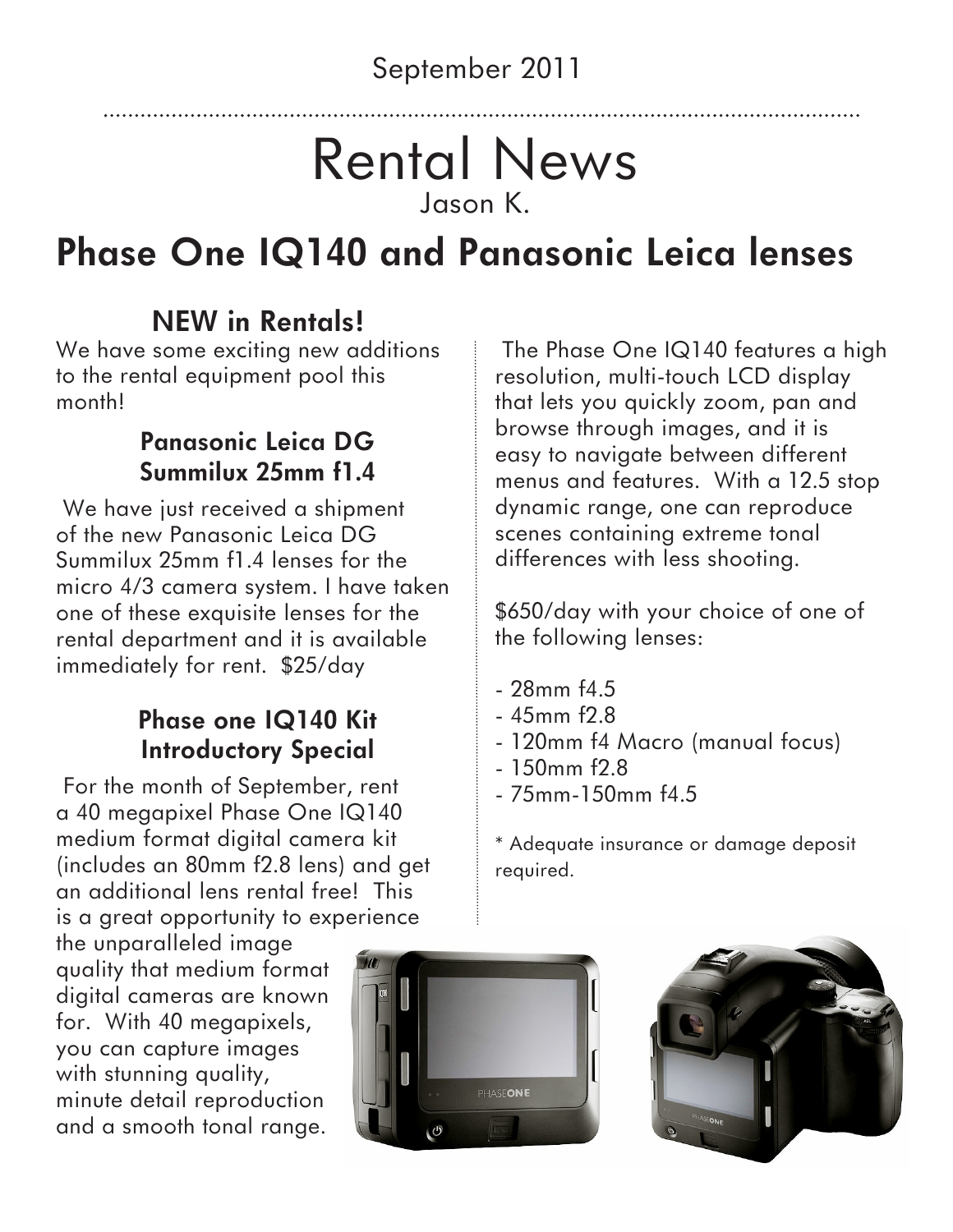## Renaissance Albums News Simon B.

It's September already!!

 Our shelves are fully stocked and ready to fulfill your orders. We recommend pre-ordering your albums in advance as this can be a busy time. Remember to allow 6-8 weeks for all custom orders.

 Carol and I will be in New York on October 25th visiting the Renaissance factory and attending PDN PhotoPlus Expo. This is a time when we can meet with Renaissance and give them feedback about their products. We would appreciate any comments you may have that we can take to them. Watch the November newsletter for a full report.

### **New Option: Stock Products, printed, assembled and delivered to Beau Photo.**

 Order your Library or Ambiance Books through Renaissance Albums ROES Software and Renaissance will print and assemble the book for you. Designing a Library or Ambiance Book through ROES is as simple as choosing cover options and dragging templates and images on to the album pages. ROES can be found on the Renaissance Albums website.

## Albums and Folders Barb B.

 Hello, Happy Parents!! As the little darlings drag their little feet back to school.. you're FREE!! Free at Last! Okay. I hear you, freedom is relative. But at least it's quiet for a while! So, take a cup of coffee, your laptop and your planner. Find a nice place to sit, go over your bookings, figure out what you'll need to accent what you plan to offer, and what's new that might just turn that special presentation into an exceptional one while still staying within your budget. If you don't find it in any of the on-line brochures available via the links from Beau Photo's website, give us a call or drop us an email with the description of what you're looking for, and we'll see what we can do for you!

 TAP has introduced the 'Topflight' CD folio, with a plain cover instead of one with a 2x2 window. It's for one CD or DVD only, doesn't have room for a photo mat, and doesn't accept a second CD mat. It's available in all the same cool colours (green, pink, teal, purple, white, black) as the regular Topflight folios, so all you people who asked for a colorful CD case without a window, you can have them now. I'll gladly special order however many you need! Call or email for pricing.

 As well, TAP has recently announced that they will be consolidating all their manufacturing into their Cleveland facility. I expect there will be a few delays during the changes but this appears to be their way of streamlining their procedures. They will be discontinuing a few slow moving items in order to accommodate the increase in inventory.

 Even though I know it's still a couple of months away, we need to start thinking about Christmas. The seasonal brochures will be out soon, so please let me know (barb@ beauphoto.com) if you need one for your clients.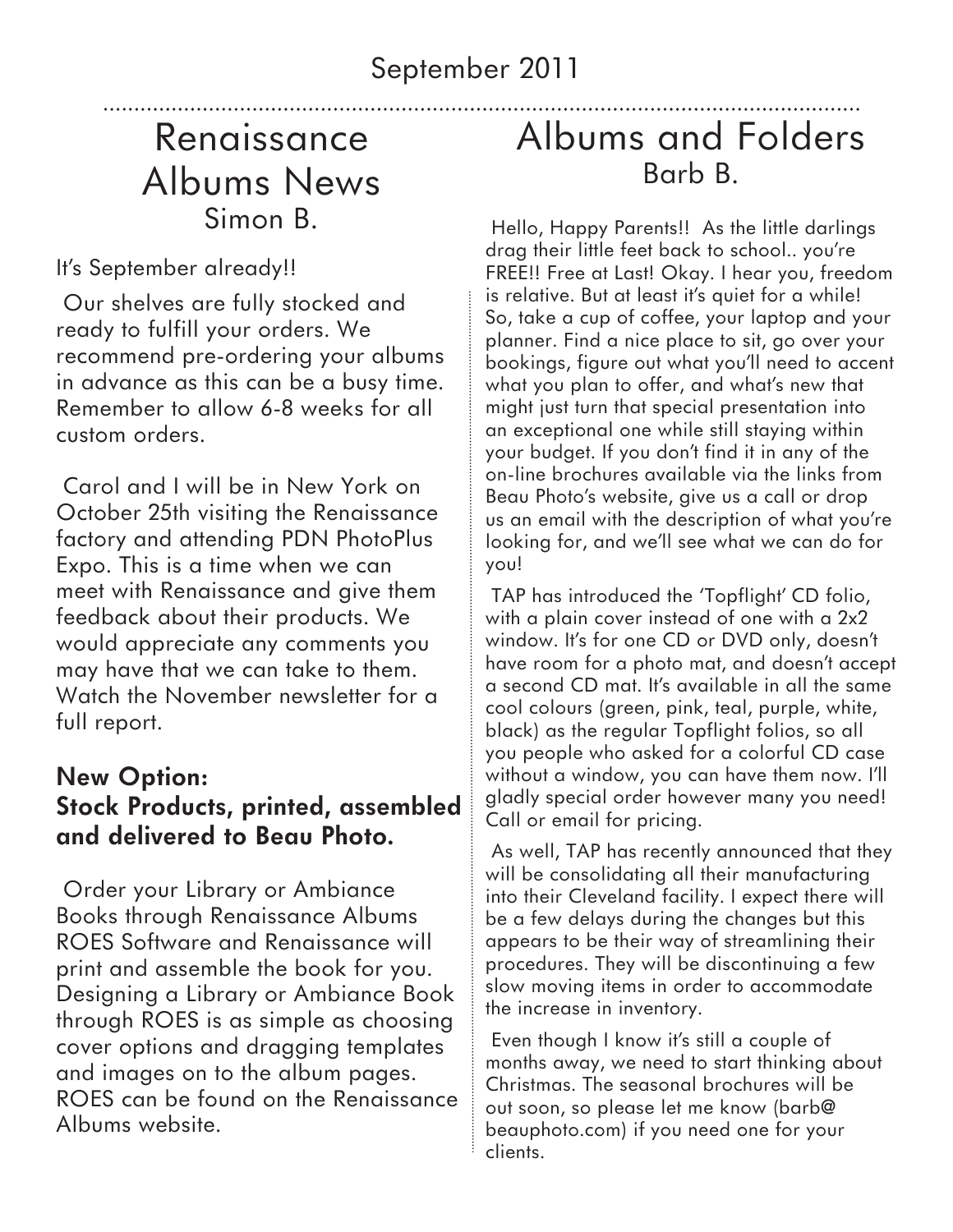## Bags and Accessories Maciej W.

## **BACK TO SCHOOL SALE!**

15% - that's the magic number for this month! Throughout the whole month of September we will be offering 15% off on all of the Tamrac bags! Here's the catch… What you have to do is go onto our website, click on the link to Facebook, register, "like" our Facebook page, and comment on the Beau Photo "wall" how much you like us…

**Just kidding!** Just come in and say **"Give me 15% off on this bag!"** It's that simple.



News from the Back Ken S.

## **L-358 FlashMaster**

 The Sekonic L-358 displays an f-stop range of f/1.0 to f/90.9, and a shutter speed range of 30 minutes to 1/8000th of a second (1/1000th in flash mode), both of which can be displayed in full, half and third stop intervals to mirror your camera's exposure display. When set to "full," the exposure is displayed in tenth of a stop increments with repeat accuracy of +/- 0.1 EV.

 For motion picture applications, the L-358 calculates cine readings from 2 to 360 frames per second. As with all Sekonic meters, the Sekonic L-358 Flash Master includes a 3 year warranty and the best customer support you're ever likely to find

 Call us to find out more about the convenient features of this great meter.

#### **Special on Sekonic** L358

Bundled with the RT-32 Module to trigger Pocket Wizard receivers.

**Regular Bundle Price**  \$483.90 **Sale Bundle Price**  \$386.95



## **Super sale on used and consignment lighting.**

All used and consignment lighting is 10% off till the end of September!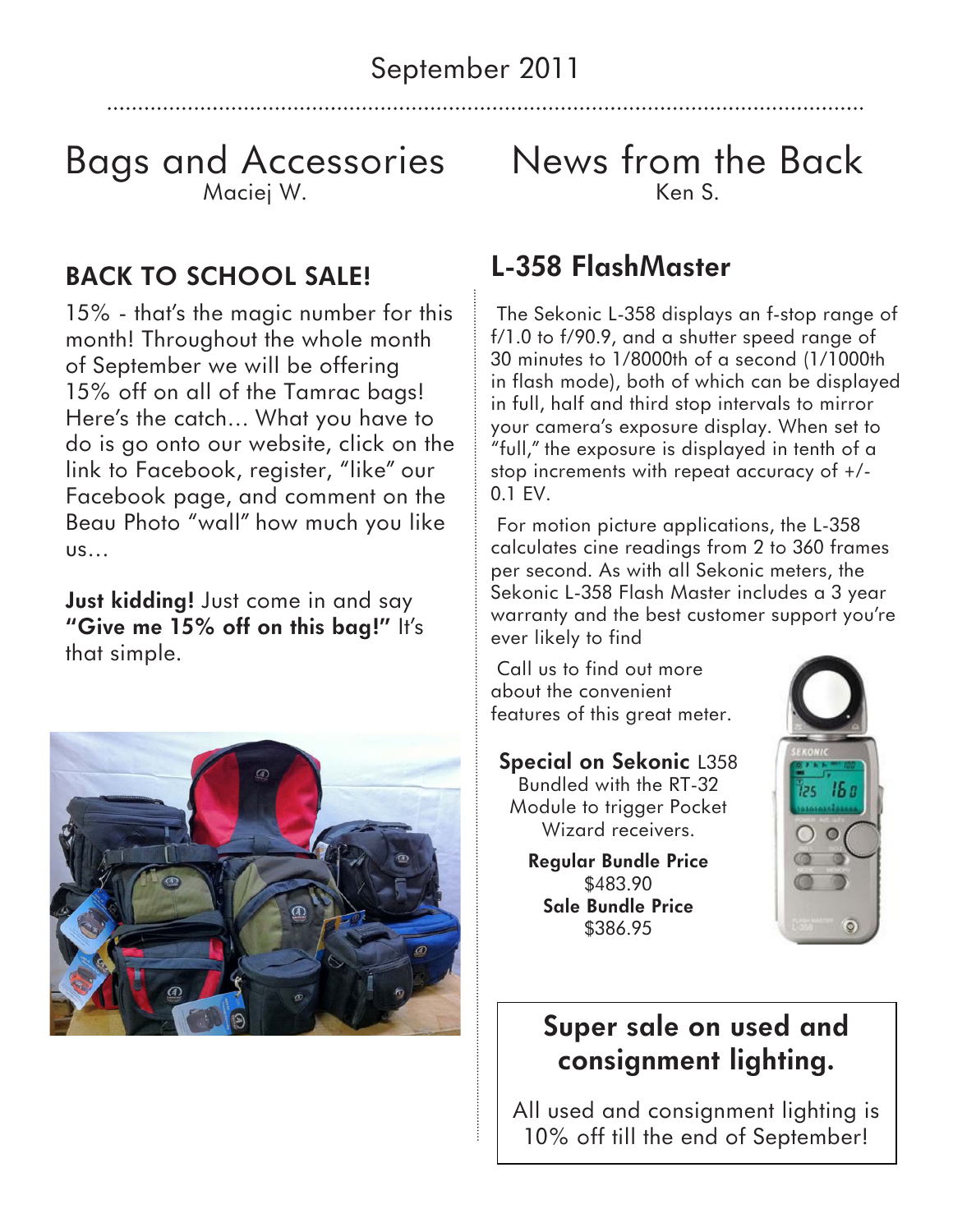# **Canon Rebates**

Save on selected Canon bodies and lenses with this instant rebate program. It will apply to items purchased on or before Friday September 30th and will be discounted at the time of purchase. See the table below for the rebate amount. If you don't see your dream lens on the list, give us a call, it may still have an applicable rebate.

| 5D MkII Body                        | \$200 |
|-------------------------------------|-------|
| 5D MkII kit with 24-105 f4L IS lens | \$200 |
| 7D Body                             | \$50  |
| 7D kit with 15-85 lens              | \$50  |
| Rebel T2i body                      | \$50  |
| 60D body                            | \$50  |
| EF 16-35 USM lens                   | \$100 |
| EF 70-200 f4L                       | \$50  |
| EF 70-200 f4L IS                    | \$100 |
| EF 70-300 f4-5.6L IS                | \$100 |
| EF 50 f1.2L                         | \$100 |
| EF 85 f1.2L                         | \$100 |

## **Lexar Rebates**

Lexar is offering an instant rebate on a few of its cards but only until September 18th. See below for the rebate savings.

| CF 16GB 400x Pro UDMA     | \$6.00  |
|---------------------------|---------|
| CF 32GB 400x Pro UDMA     | \$20.00 |
| SD 8GB 133x Pro Class 10  | \$4.00  |
| SD 16GB 133x Pro Class 10 | \$6.00  |